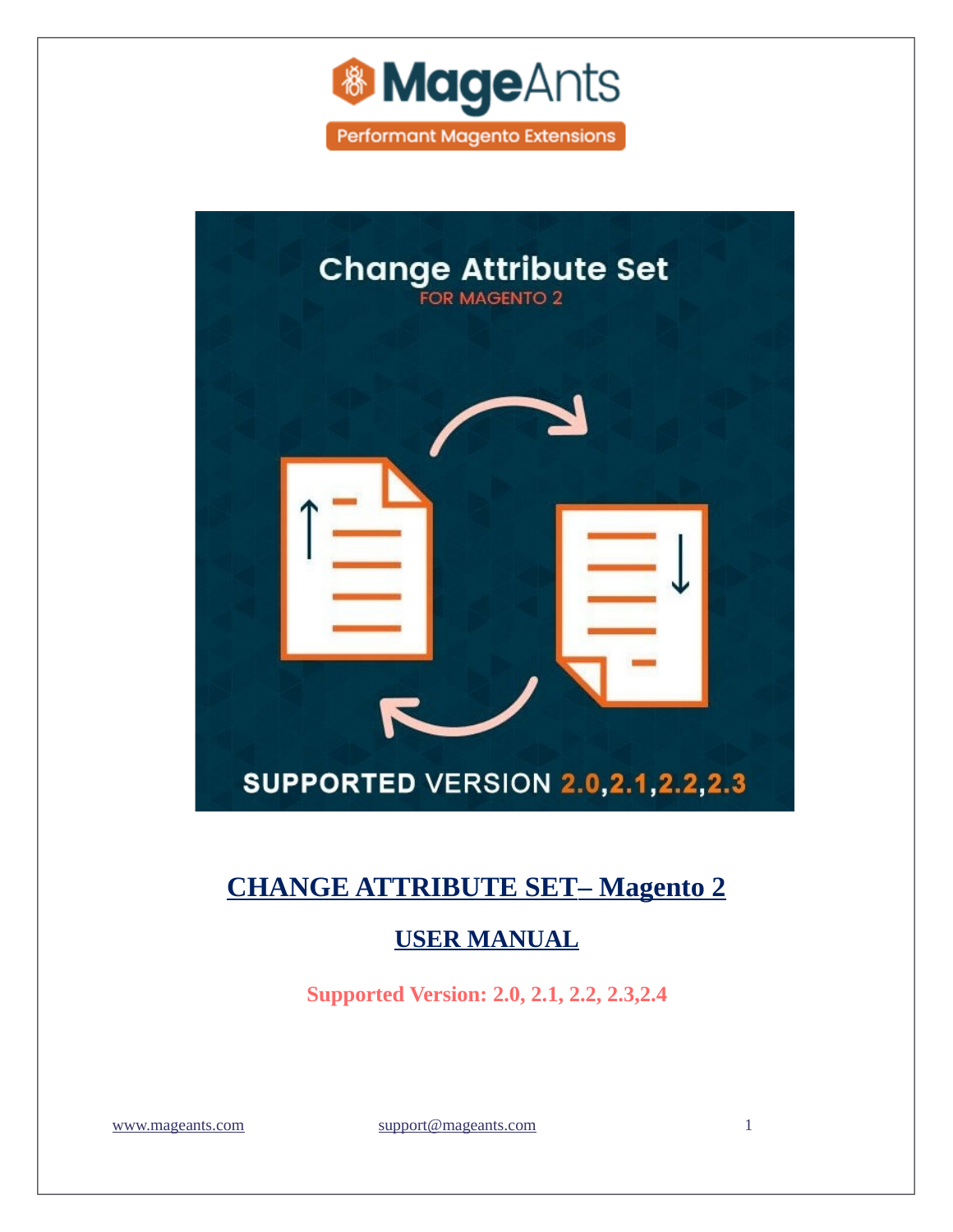

# **Table Of Content**

support@mageants.com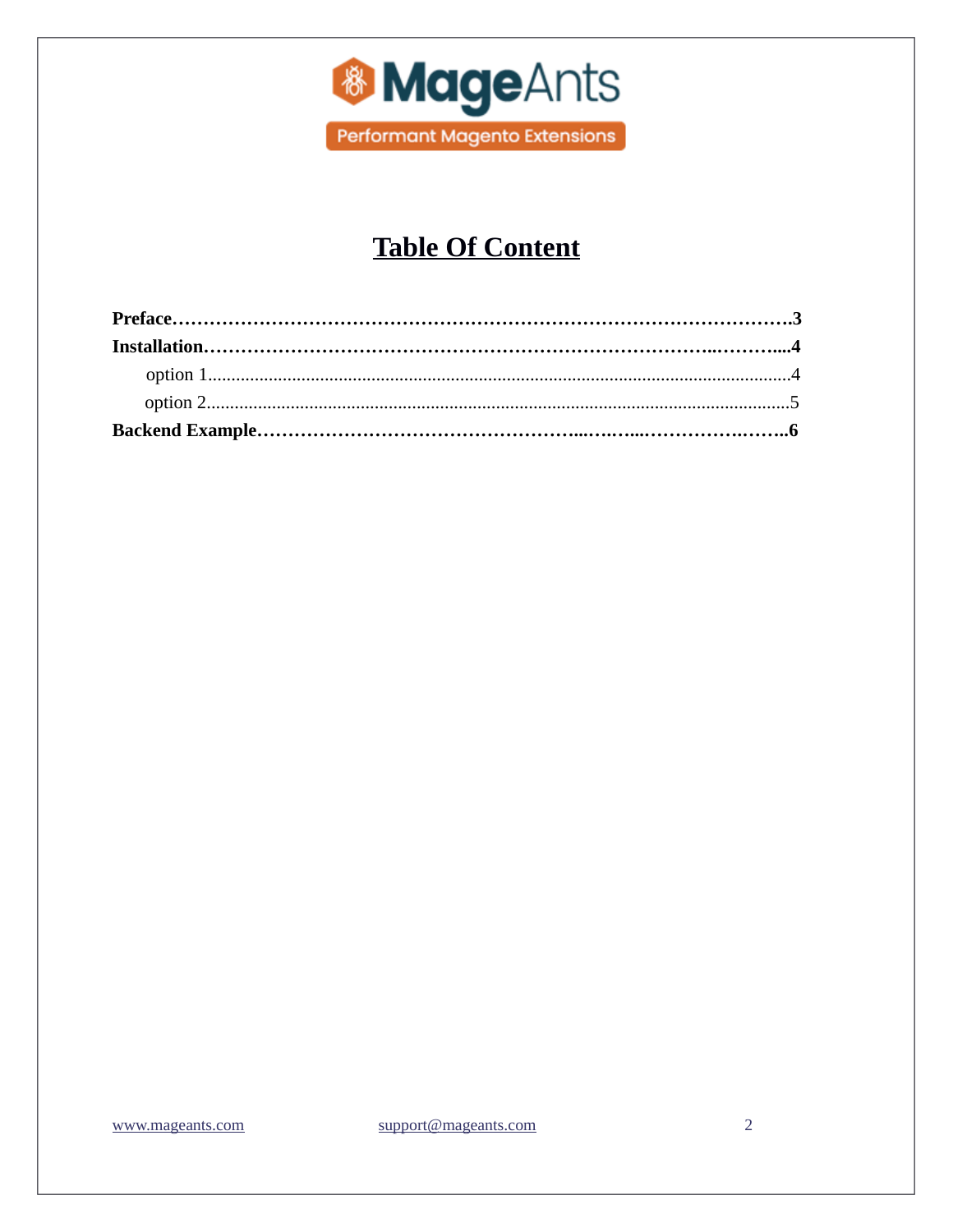

# <span id="page-2-0"></span>**Preface**

- Change Attribute Set is perfect extension for the store owners who wants to change the already created products attribute set.

- In Magento every product has a fixed attribute set that cannot be changed after the product's creation. This module enables you to switch it.

- Auto assign configurable products attribute in selected attribute set if not.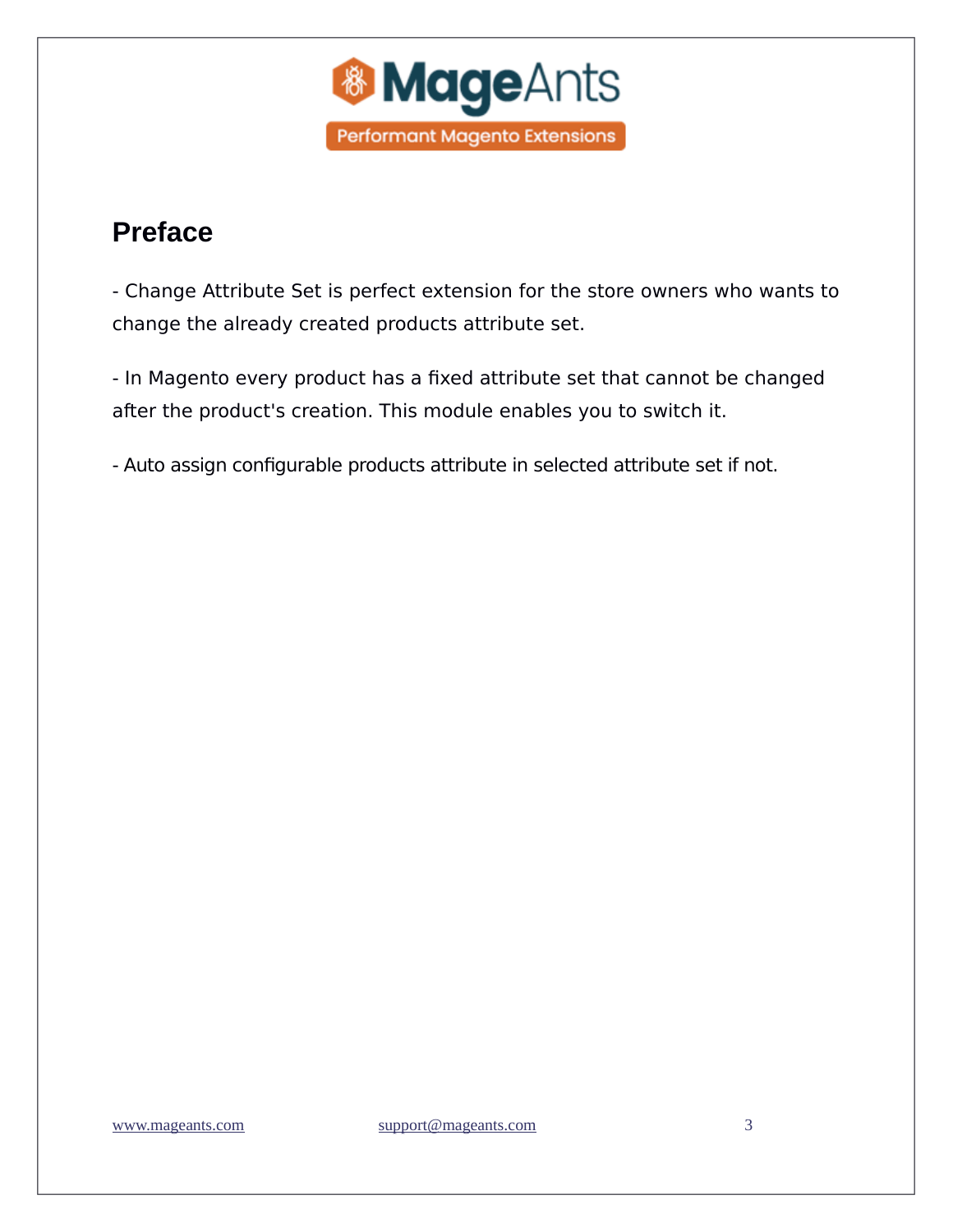

# <span id="page-3-0"></span>**Installation**

There are two ways of installing extension in magento2.

- Using COMMAND LINE.
- Manually Install extension.

**Option 1: Magento 2 install extension using COMMAND LINE**  (Recommended)

Follow below steps to install extension from the command line.

**Step 1:** Download the extension and unzip it.

- **Step 2:** Upload it to code directory in your magento installation's app directory If code Directory does not exists then create.
- **Step 3:** Disable the cache under System -> Cache Management.
- **Step 4:** Enter the following at the command line: Php bin/magento setup:upgrade Php bin/magento setup:static-content:deploy
- **Step 5:** Once you complete above steps log out and log in back to the admin panel and switch to **Store → Configuration → Mageants → Change attribute set**, the module will be displayed in the admin panel.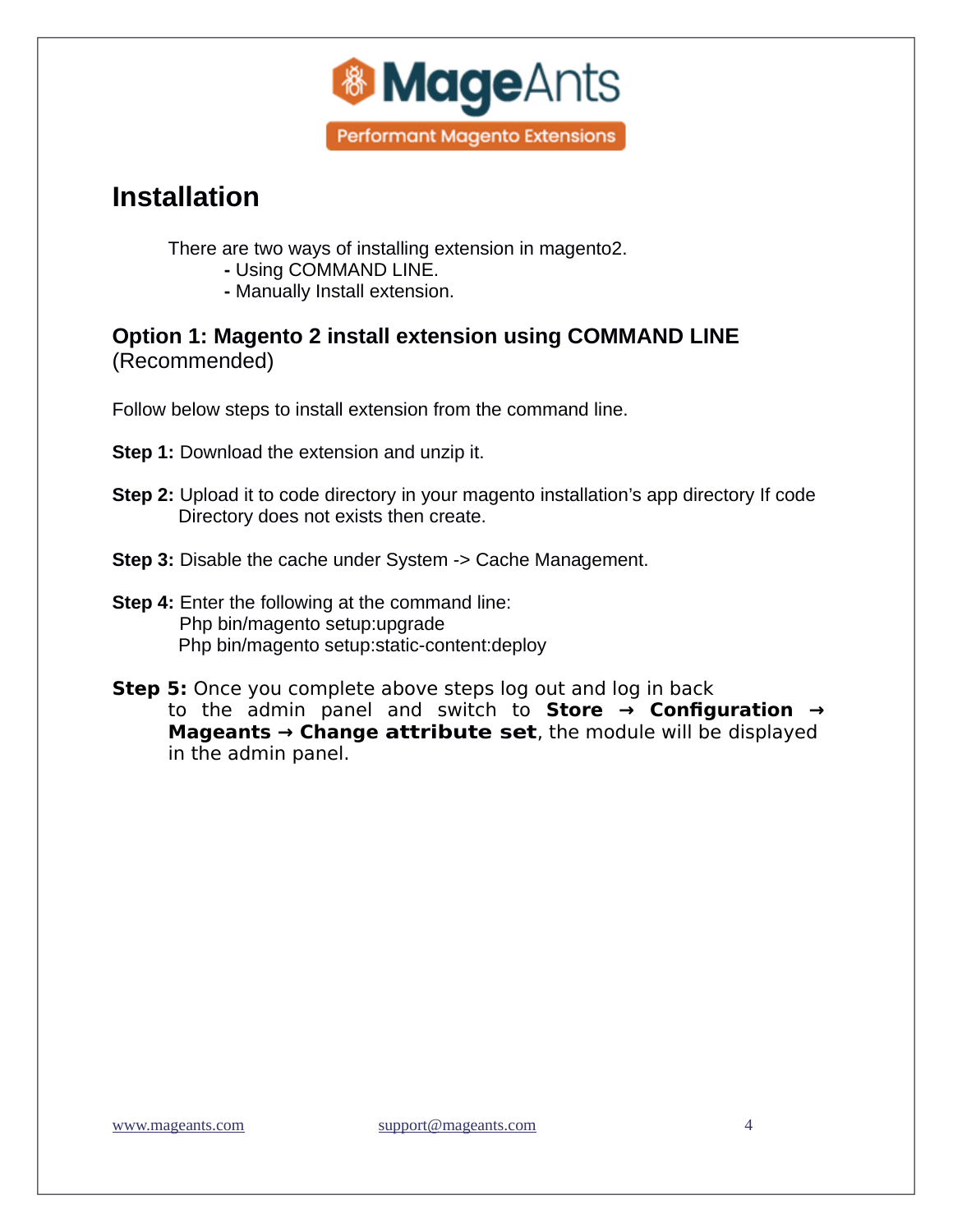

#### <span id="page-4-0"></span>**Option 2: Magento 2 install extension manually**

**Step 1:** Download the extension and unzip it.

- **Step 2:** Upload it to code directory in your magento installation's app directory If code Directory does not exists then create.
- **Step 3:** Disable the cache under System -> Cache Management Edit app/etc/config.php file and add one line code: 'Mageants\_Changeattributeset' => 1
- **Step 4:** Disable the cache under System -> Cache Management
- **Step 5:** Once you complete above steps log out and log in back to the admin panel and switch to Menu **Store → Configuration → Mageants → Change attribute set**, the module will be displayed in the admin panel.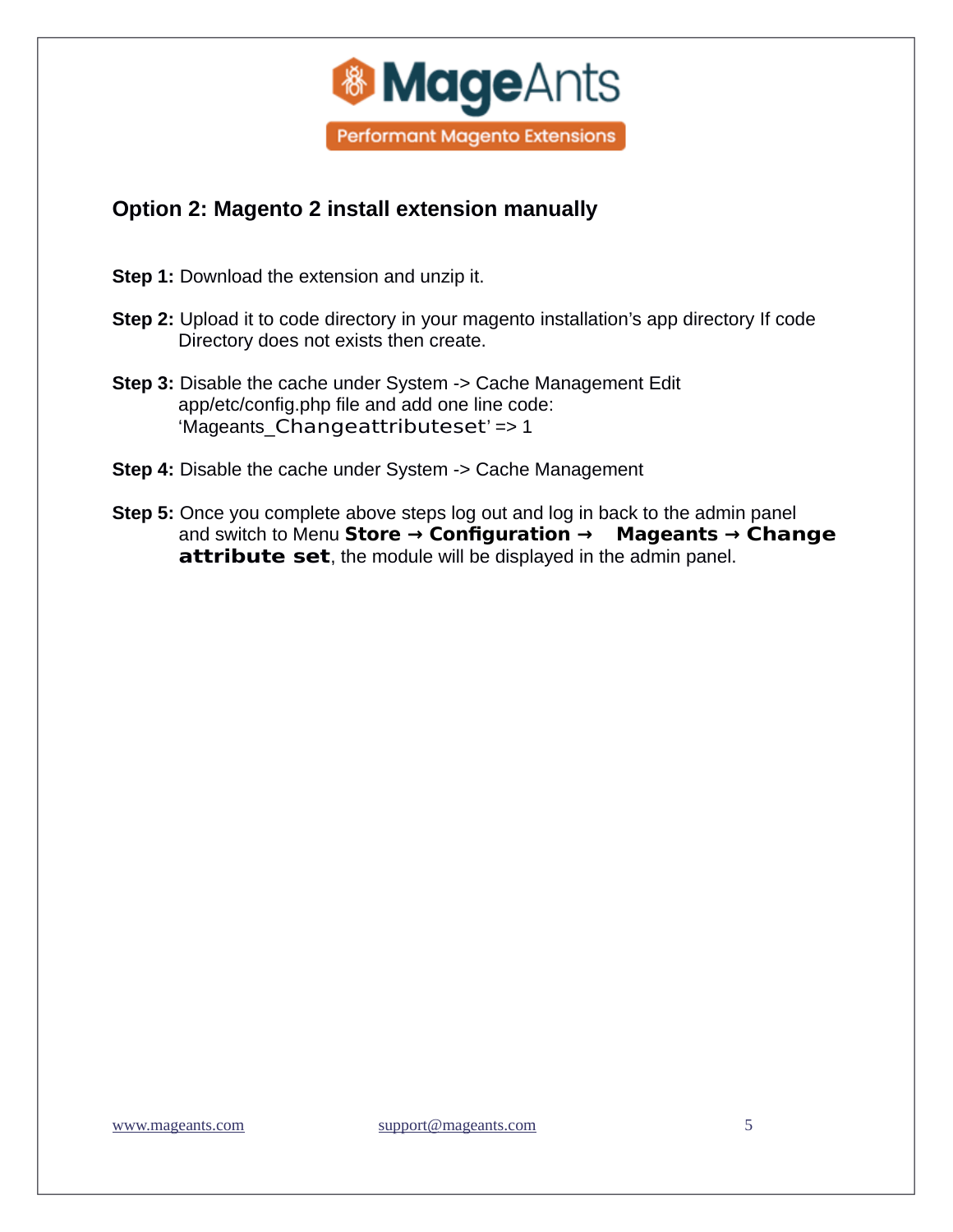

# **Backend Example:**

<span id="page-5-0"></span>

|                      | Catalog                                                                                                    |                                                                                                                           |          |      |                                       |                   |                |                       |                   |                    |                    |                                                                                                                                                                                                                                                                                                                                       |                                                                                                                                                                                                                                                                                                                                                                          | <b>Add Product</b>  |       |  |
|----------------------|------------------------------------------------------------------------------------------------------------|---------------------------------------------------------------------------------------------------------------------------|----------|------|---------------------------------------|-------------------|----------------|-----------------------|-------------------|--------------------|--------------------|---------------------------------------------------------------------------------------------------------------------------------------------------------------------------------------------------------------------------------------------------------------------------------------------------------------------------------------|--------------------------------------------------------------------------------------------------------------------------------------------------------------------------------------------------------------------------------------------------------------------------------------------------------------------------------------------------------------------------|---------------------|-------|--|
| Ŵ<br><b>PRODUCTS</b> | Product selection grid you can<br><b>T</b> Filters<br><b>O</b> Default View<br>change attribute set option |                                                                                                                           |          |      |                                       |                   |                |                       |                   |                    |                    |                                                                                                                                                                                                                                                                                                                                       | Columns v                                                                                                                                                                                                                                                                                                                                                                |                     |       |  |
|                      |                                                                                                            | 2136 records found<br><b>Actions</b><br>$\rightarrow$<br>$\overline{\phantom{a}}$<br>selected<br>20<br>of 107<br>per page |          |      |                                       |                   |                |                       |                   |                    |                    |                                                                                                                                                                                                                                                                                                                                       |                                                                                                                                                                                                                                                                                                                                                                          |                     |       |  |
|                      |                                                                                                            | <b>Delete</b>                                                                                                             |          |      |                                       | <b>Attribute</b>  |                |                       |                   |                    |                    |                                                                                                                                                                                                                                                                                                                                       |                                                                                                                                                                                                                                                                                                                                                                          |                     | Color |  |
|                      | Change status<br><b>Update attributes</b><br>Change attribute set                                          |                                                                                                                           |          | .ype | Set                                   | <b>SKU</b>        | Price          | <b>Quantity</b>       | <b>Visibility</b> | <b>Status</b>      | <b>Websites</b>    | <b>Action</b>                                                                                                                                                                                                                                                                                                                         | Patten                                                                                                                                                                                                                                                                                                                                                                   |                     |       |  |
|                      |                                                                                                            |                                                                                                                           |          |      | Simple<br>Product                     | Top               | $24 -$<br>MR01 | \$34.00               | 89,0000           | Catalog.<br>Search | Enabled            | Main Website, askforprice, contact, autorelated, allslider, attchment, ajaxlogin, fbsuit, pickup,<br>shippingperproduct, flatshipping, imagegallery, giftcertificate, faq, locator, quickview, Zipcode, Free Product,<br>Custom Menu, rma, dealofday, newsletterpopup, lookbook, sizechart, whobought, product360,<br>shippingtracker | Select <sup>Y</sup>                                                                                                                                                                                                                                                                                                                                                      |                     |       |  |
|                      |                                                                                                            | $\overline{\mathbf{v}}$                                                                                                   |          |      | <b>Strive Shoulder</b><br><b>Pack</b> | Simple<br>Product | Top            | $24 -$<br>MB04        | \$32.00           | 92,0000            | Catalog.<br>Search | Enabled                                                                                                                                                                                                                                                                                                                               | Main Website, askforprice, contact, autorelated, allslider, attchment, aiaxlogin, fbsuit, pickup,<br>shippingperproduct, flatshipping, imagegallery, giftcertificate, faq, locator, quickview, Zipcode, Free Product,<br>Custom Menu, rma, dealofday, newsletterpopup, lookbook, sizechart, Product Question Answer, stockgty,<br>whobought, product360, shippingtracker | Select <b>v</b>     |       |  |
|                      |                                                                                                            | $\checkmark$                                                                                                              |          |      | <b>Crown Summit</b><br>Backpack       | Simple<br>Product | Bag            | $24 -$<br><b>MB03</b> | \$38.00           | 96.0000            | Catalog.<br>Search | Enabled                                                                                                                                                                                                                                                                                                                               | Main Website, askforprice, contact, autorelated, allslider, attchment, ajaxlogin, fbsuit, pickup,<br>shippingperproduct, flatshipping, imagegallery, giftcertificate, faq, locator, quickview, Zipcode, Free Product,<br>Custom Menu, rma, dealofday, newsletterpopup, lookbook, sizechart, whobought, product360,<br>shippingtracker                                    | Select <sup>y</sup> |       |  |
|                      |                                                                                                            |                                                                                                                           | $\Delta$ |      | Wavfarer<br><b>Messenger Bag</b>      | Simple<br>Product | Bag            | $24 -$<br>MB05        | \$45.00           | 92,0000            | Catalog.<br>Search | Enabled                                                                                                                                                                                                                                                                                                                               | Main Website, askforprice, contact, autorelated, allslider, attchment, ajaxlogin, fbsuit, pickup,<br>shippingperproduct, flatshipping, imagegallery, giftcertificate, fag, locator, quickview, Zipcode, Free Product,<br>Custom Menu, rma, dealofday, newsletterpopup, lookbook, sizechart, whobought, product360,<br>shippingtracker                                    | Select Y            |       |  |
|                      |                                                                                                            | п                                                                                                                         | s        | 語    | <b>Rival Field</b><br>Messenger       | Simple<br>Product | Bag            | $24 -$<br><b>MRO6</b> | \$45.00           | 98,0000            | Catalog.<br>Search | Enabled                                                                                                                                                                                                                                                                                                                               | Main Website, askforprice, contact, autorelated, allslider, attchment, ajaxlogin, fbsuit, pickup,<br>shippingperproduct, flatshipping, imagegallery, giftcertificate, faq, locator, quickview, Zipcode, Free Product,<br>Custom Menu, rma, dealofday, newsletterpopup, lookbook, sizechart, whobought, product360,<br>shippingtracker                                    | Select <b>v</b>     |       |  |
|                      |                                                                                                            | $\Box$                                                                                                                    | 6        |      | <b>Fusion Backpack</b>                | Simple<br>Product | Bag            | $24 -$<br><b>MB02</b> | \$59.00           | 99,0000            | Catalog.<br>Search | Enabled                                                                                                                                                                                                                                                                                                                               | Main Website, askforprice, contact, autorelated, allslider, attchment, aiaxlogin, fbsuit, pickup,<br>shippingperproduct, flatshipping, imagegallery, giftcertificate, fag, locator, quickview, Zipcode, Free Product,<br>Custom Menu, rma, dealofday, newsletterpopup, lookbook, sizechart, whobought, product360,<br>shippingtracker                                    | Select <b>v</b>     |       |  |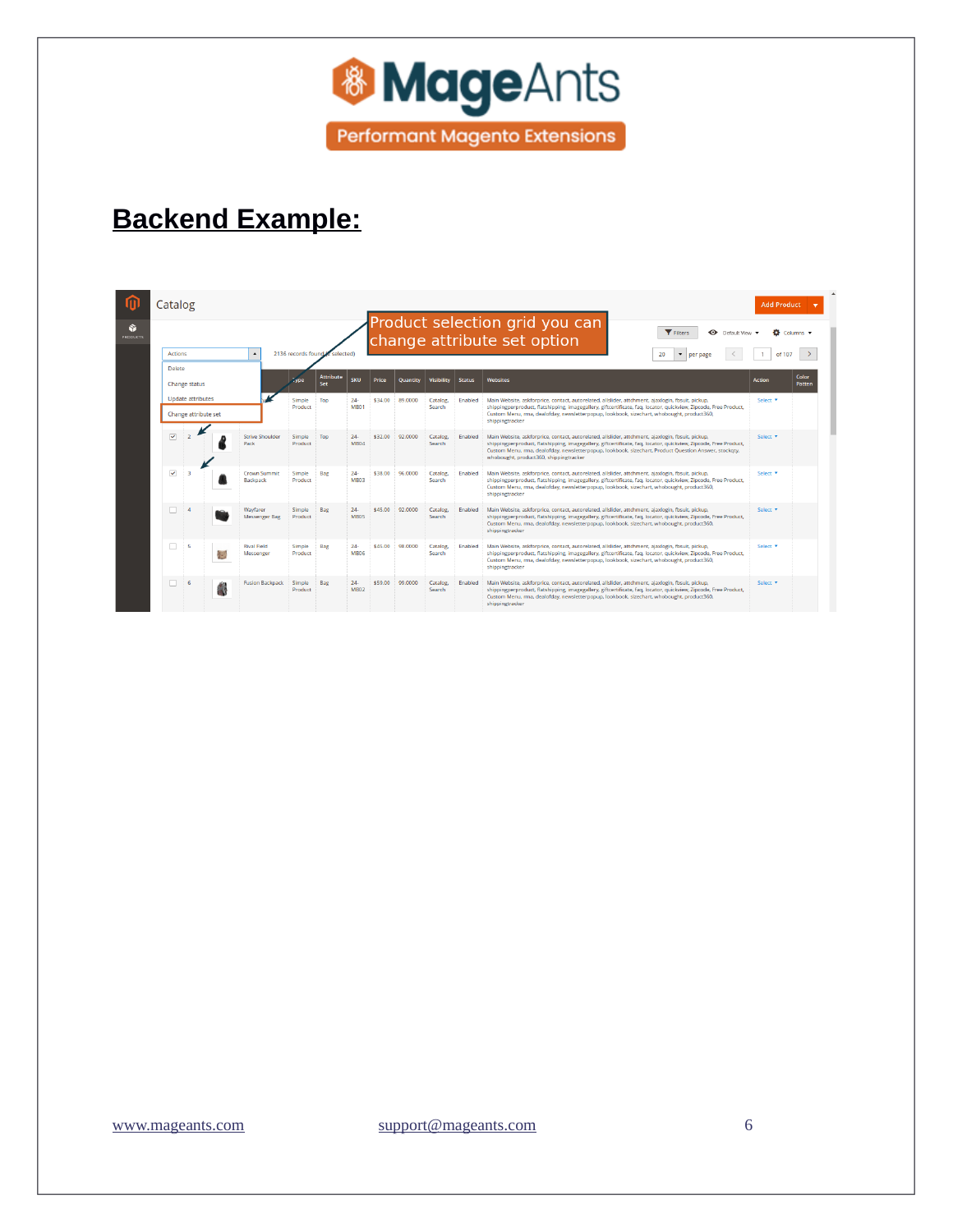

**Performant Magento Extensions** 

#### **C** changeattributes... v Catalog ⋒  $\bullet$ Add Product v Click on change attribute **O** It's time to change your password. set display all attribute set ▼ Filters ● Default View ▼ ☆ Columns ▼ 20  $\bullet$  per page  $\left\{\begin{array}{c|c} \begin{array}{|c|c|c|}\hline \text{1} & \text{of 107} & \text{\end{array}}\hline \end{array}\right\}$ 2136 records found (2 sele Actions Delete  $\begin{array}{|c|} \hline \text{A.trib} \\ \hline \text{Set} \end{array}$ **Color**<br>Patten bility Status Change status Update attributes 24- \$34.00 89.0000 Catalog, Enabled<br>MB01 Search Main Website, askforprice, contact, autorelated, allslider, attchment, ajaxlogin, fbsuit, pickup,<br>shippingperproduct, flatshipping, imagegallery, giftcertificate, faq, locator, quickview, Zipcode, Free Product,<br>Custom Menu Top Select<sup>\*</sup> Bag Bottom 24. 132.00 92.0000 Catalog. Enabled Main Website, askforprice, contact, autorelated, allslider, attchment, ajaxlogin, fixsuit, pickup, Fixsue, Search shipping menyeduct, flashipping mengeallery, gifteerificate, flag, locat Simple Top<br>Product Select  $\star$ Default Downloadable 34.00 96.0000 Catalog, Enabled Main Website, askforprice, contact, autorelated, allslider, attchment, ajaxlogin, fbsuit, pickup, search shippingerproduct, flatshipping, imagegallery, giftcerificate, frae, locator, quickvie Gear Simple Bag<br>Product Select **v Sprite Stasis Ball** Sprite Yoga Strap 545.00 92.0000 Catalog. Enabled Main Website, askforprice, contact, autorelated, alislider, attchment, ajaxlogin, fbsuit, pickup,<br>Search shippingperproduct, flatshipping, imagegallery, giftcerificate, faq. locator, quickvi Select  $\star$ Simple Bag<br>Product 24-<br>MB05 Top  $\hfill\Box\quad$  5 **Rival Field**<br>Messenger  $\begin{tabular}{ll} Simple & Bag \\ Product & \end{tabular}$ 24- \$45.00 98.0000 Catalog, Enabled Main Website, askforprice, contact, autorelated, allislider, attchment, ajaxlogin, fbsuit, pickup, Select \* Select \* Select \* Select \* Select \* Select \* Select \* Select \* Select \* Select 海辺